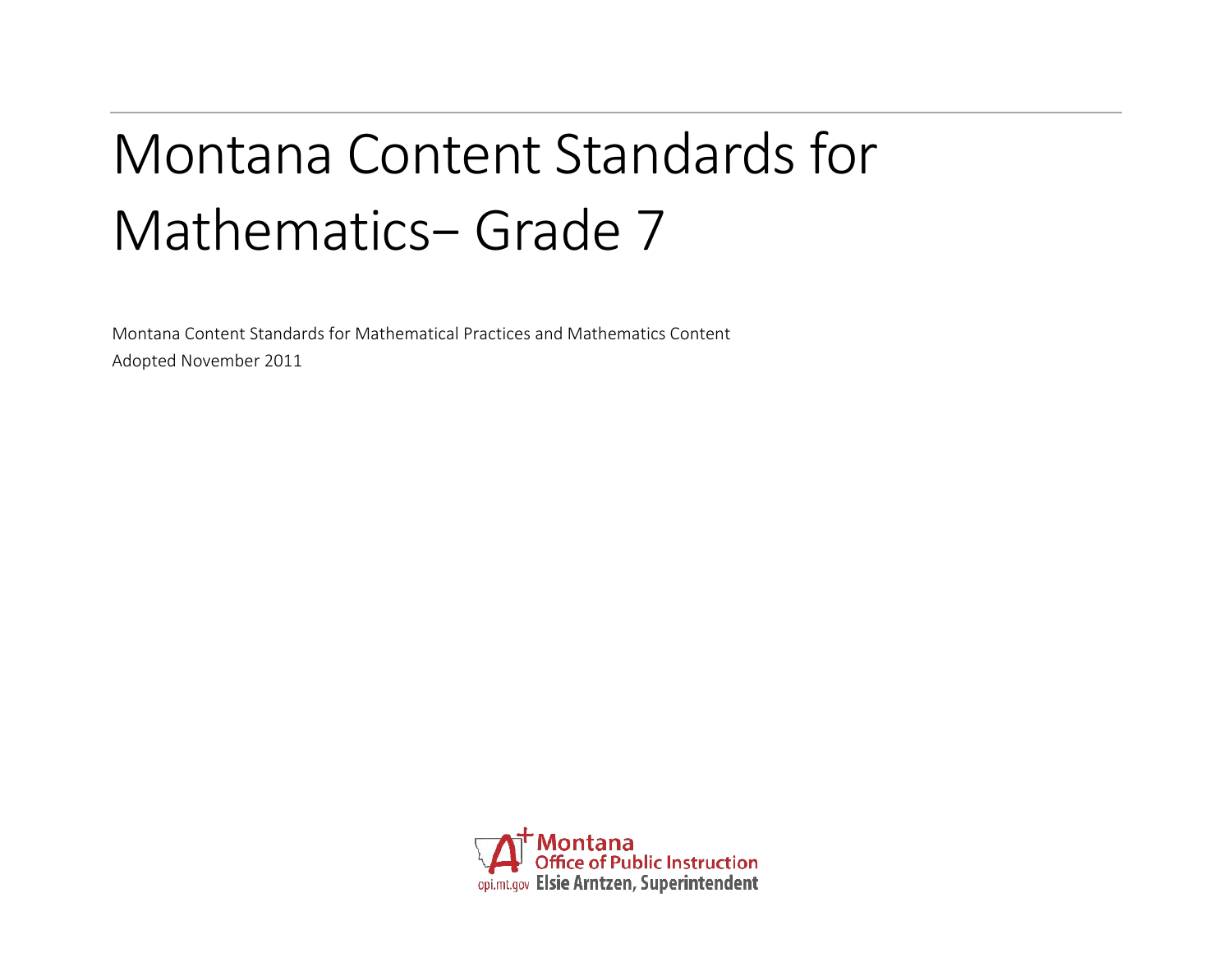(Adopted November 2011)

### **Contents**

#### **Accommodation statement for publications**

The OPI is committed to providing reasonable accommodations to people with disabilities. If you need a reasonable accommodation, require an alternate format, or have questions concerning accessibility, contact the OPI ADA Coordinator, 406-444-3161*,* [opiada@mt.gov,](mailto:opiada@mt.gov) TTY 406-444-0235.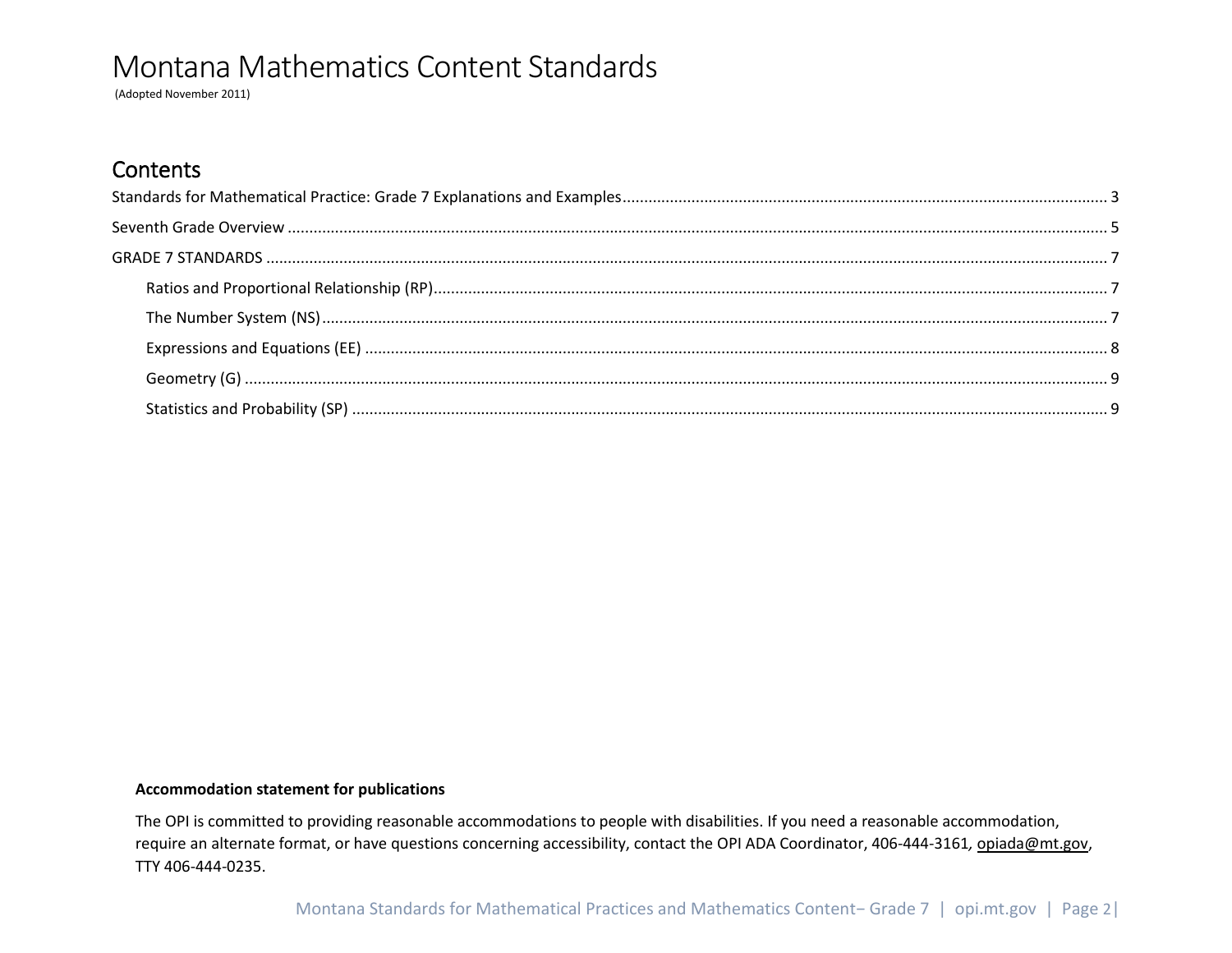(Adopted November 2011)

### <span id="page-2-0"></span>Standards for Mathematical Practice: Grade 7 Explanations and Examples

| <b>Standards</b>                                                                                                                        | <b>Explanations and Examples</b>                                                                                      |  |  |  |  |  |  |
|-----------------------------------------------------------------------------------------------------------------------------------------|-----------------------------------------------------------------------------------------------------------------------|--|--|--|--|--|--|
| Students are expected to:                                                                                                               | The Standards for Mathematical Practice describe ways in which students ought to engage with the subject matter       |  |  |  |  |  |  |
|                                                                                                                                         | as they grow in mathematical maturity and expertise.                                                                  |  |  |  |  |  |  |
| 7.MP.1. Make sense of                                                                                                                   | In grade 7, students solve problems involving ratios and rates and discuss how they solved them. Students solve real  |  |  |  |  |  |  |
| problems and persevere in<br>world problems through the application of algebraic and geometric concepts. Students seek the meaning of a |                                                                                                                       |  |  |  |  |  |  |
| solving them.                                                                                                                           | problem and look for efficient ways to represent and solve it. They may check their thinking by asking themselves,    |  |  |  |  |  |  |
|                                                                                                                                         | "What is the most efficient way to solve the problem?", "Does this make sense?", and "Can I solve the problem in a    |  |  |  |  |  |  |
|                                                                                                                                         | different way?".                                                                                                      |  |  |  |  |  |  |
| 7.MP.2. Reason abstractly                                                                                                               | In grade 7, students represent a wide variety of real world contexts through the use of real numbers and variables    |  |  |  |  |  |  |
| and quantitatively.                                                                                                                     | in mathematical expressions, equations, and inequalities. Students contextualize to understand the meaning of the     |  |  |  |  |  |  |
|                                                                                                                                         | number or variable as related to the problem and decontextualize to manipulate symbolic representations by            |  |  |  |  |  |  |
|                                                                                                                                         | applying properties of operations.                                                                                    |  |  |  |  |  |  |
| 7.MP.3. Construct viable                                                                                                                | In grade 7, students construct arguments using verbal or written explanations accompanied by expressions,             |  |  |  |  |  |  |
| arguments and critique the                                                                                                              | equations, inequalities, models, and graphs, tables, and other data displays (i.e. box plots, dot plots, histograms,  |  |  |  |  |  |  |
| reasoning of others.                                                                                                                    | etc.). They further refine their mathematical communication skills through mathematical discussions in which they     |  |  |  |  |  |  |
|                                                                                                                                         | critically evaluate their own thinking and the thinking of other students. They pose questions like "How did you get  |  |  |  |  |  |  |
|                                                                                                                                         | that?", "Why is that true?" "Does that always work?". They explain their thinking to others and respond to others'    |  |  |  |  |  |  |
|                                                                                                                                         | thinking.                                                                                                             |  |  |  |  |  |  |
| 7.MP.4. Model with                                                                                                                      | In grade 7, students model problem situations symbolically, graphically, tabularly, and contextually. Students form   |  |  |  |  |  |  |
| mathematics.                                                                                                                            | expressions, equations, or inequalities from real world contexts and connect symbolic and graphical                   |  |  |  |  |  |  |
|                                                                                                                                         | representations. Students explore covariance and represent two quantities simultaneously. They use measures of        |  |  |  |  |  |  |
|                                                                                                                                         | center and variability and data displays (i.e. box plots and histograms) to draw inferences, make comparisons and     |  |  |  |  |  |  |
|                                                                                                                                         | formulate predictions. Students use experiments or simulations to generate data sets and create probability           |  |  |  |  |  |  |
|                                                                                                                                         | models. Students need many opportunities to connect and explain the connections between the different                 |  |  |  |  |  |  |
|                                                                                                                                         | representations. They should be able to use all of these representations as appropriate to a problem context.         |  |  |  |  |  |  |
| 7.MP.5. Use appropriate                                                                                                                 | Students consider available tools (including estimation and technology) when solving a mathematical problem and       |  |  |  |  |  |  |
| tools strategically.                                                                                                                    | decide when certain tools might be helpful. For instance, students in grade 7 may decide to represent similar data    |  |  |  |  |  |  |
|                                                                                                                                         | sets using dot plots with the same scale to visually compare the center and variability of the data. Students might   |  |  |  |  |  |  |
|                                                                                                                                         | use physical objects or applets to generate probability data and use graphing calculators or spreadsheets to manage   |  |  |  |  |  |  |
|                                                                                                                                         | and represent data in different forms.                                                                                |  |  |  |  |  |  |
| 7.MP.6. Attend to precision.                                                                                                            | In grade 7, students continue to refine their mathematical communication skills by using clear and precise language   |  |  |  |  |  |  |
|                                                                                                                                         | in their discussions with others and in their own reasoning. Students define variables, specify units of measure, and |  |  |  |  |  |  |
|                                                                                                                                         | label axes accurately. Students use appropriate terminology when referring to rates, ratios, probability models,      |  |  |  |  |  |  |
|                                                                                                                                         | geometric figures, data displays, and components of expressions, equations or inequalities.                           |  |  |  |  |  |  |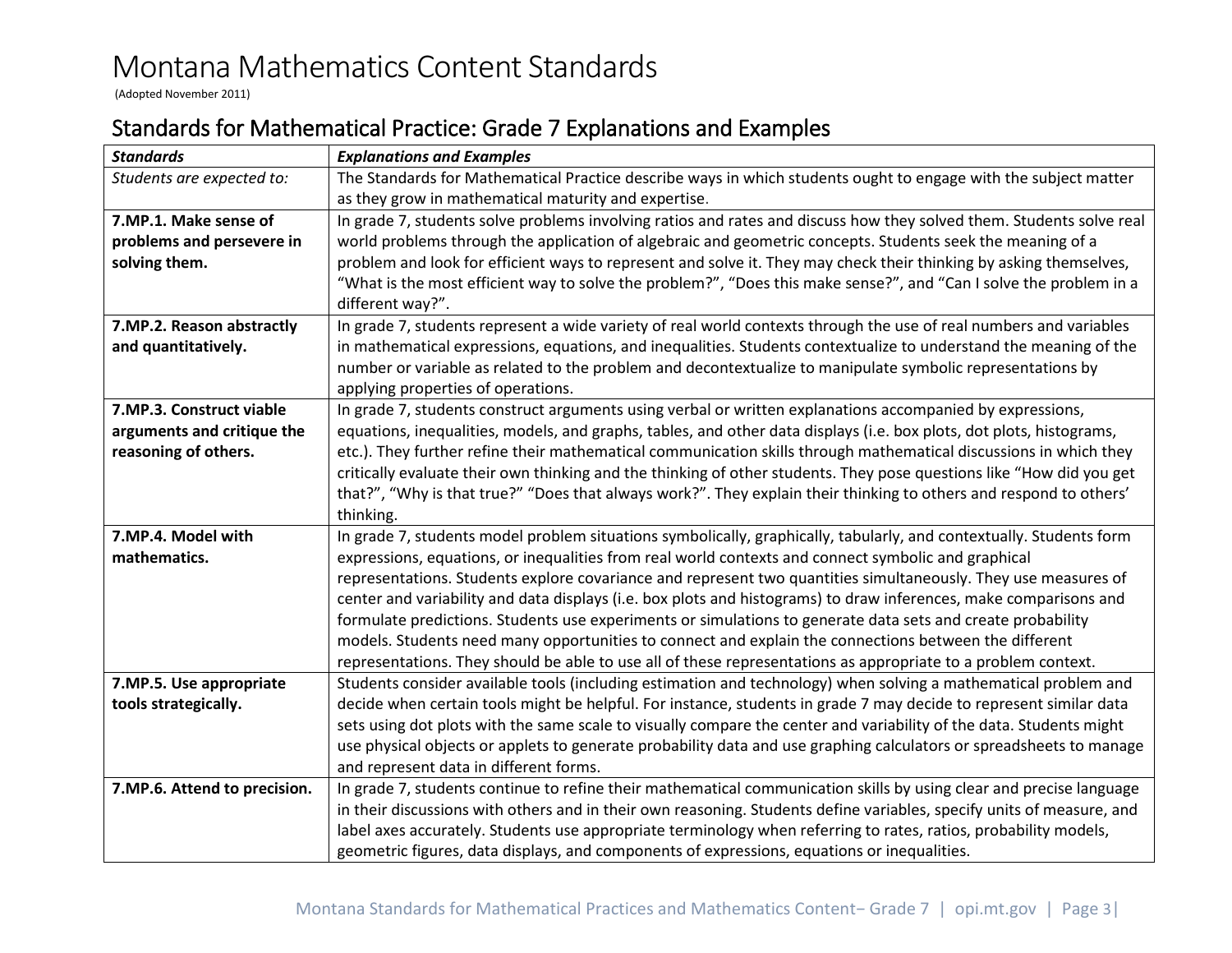(Adopted November 2011)

### Standards for Mathematical Practice: Grade 7 Explanations and Examples

| 7.MP.7. Look for and make    | Students routinely seek patterns or structures to model and solve problems. For instance, students recognize                 |  |  |  |  |  |  |
|------------------------------|------------------------------------------------------------------------------------------------------------------------------|--|--|--|--|--|--|
| use of structure.            | patterns that exist in ratio tables making connections between the constant of proportionality in a table with the           |  |  |  |  |  |  |
|                              | slope of a graph. Students apply properties to generate equivalent expressions (i.e. $6 + 2x = 2(3 + x)$ by distributive     |  |  |  |  |  |  |
|                              | property) and solve equations                                                                                                |  |  |  |  |  |  |
|                              | (i.e. $2c + 3 = 15$ , $2c = 12$ by subtraction property of equality; c=6 by division property of equality). Students compose |  |  |  |  |  |  |
|                              | and decompose two- and three-dimensional figures to solve real world problems involving scale drawings, surface              |  |  |  |  |  |  |
|                              | area, and volume. Students examine tree diagrams or systematic lists to determine the sample space for compound              |  |  |  |  |  |  |
|                              | events and verify that they have listed all possibilities.                                                                   |  |  |  |  |  |  |
| 7.MP.8. Look for and express | In grade 7, students use repeated reasoning to understand algorithms and make generalizations about patterns.                |  |  |  |  |  |  |
| regularity in repeated       | During multiple opportunities to solve and model problems, they may notice that $a/b \div c/d = ad/bc$ and construct         |  |  |  |  |  |  |
| reasoning.                   | other examples and models that confirm their generalization. They extend their thinking to include complex                   |  |  |  |  |  |  |
|                              | fractions and rational numbers. Students formally begin to make connections between covariance, rates, and                   |  |  |  |  |  |  |
|                              | representations showing the relationships between quantities. They create, explain, evaluate, and modify                     |  |  |  |  |  |  |
|                              | probability models to describe simple and compound events.                                                                   |  |  |  |  |  |  |

*Adapted from Explanations and Examples Grade 7 produced by the Arizona Department of Education Standards and Assessment Division*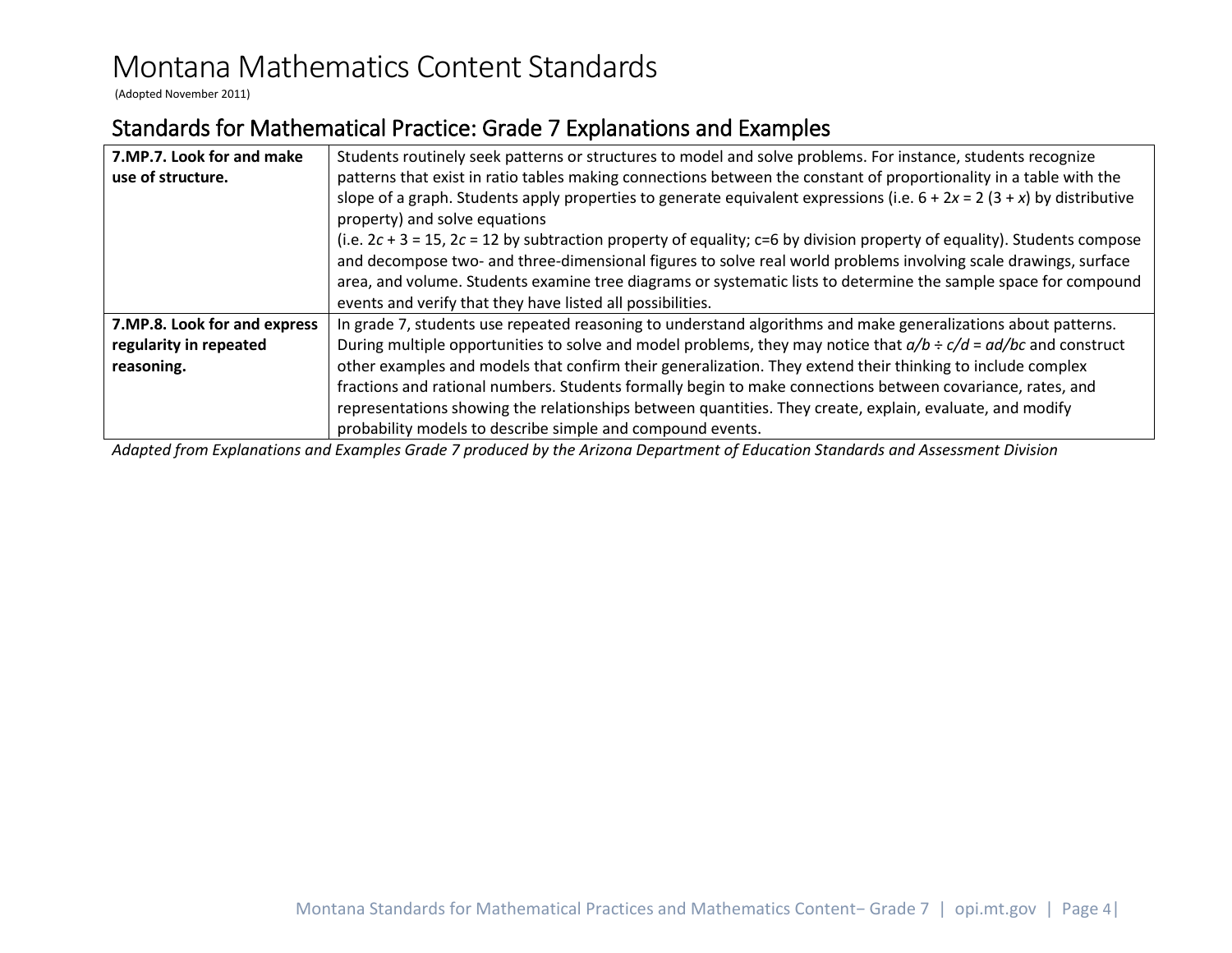(Adopted November 2011)

### <span id="page-4-0"></span>Seventh Grade Overview

| <b>Domains</b>                          | Ratios &<br>Proportional<br><b>Relationships</b>                                                                  | The Number System                                                                                                                                  | <b>Expressions and Equations</b>                                                                                                                                                           | Geometry                                                                                                                                                                                                      | <b>Statistics and Probability</b>                                                                                                                                                                                    |
|-----------------------------------------|-------------------------------------------------------------------------------------------------------------------|----------------------------------------------------------------------------------------------------------------------------------------------------|--------------------------------------------------------------------------------------------------------------------------------------------------------------------------------------------|---------------------------------------------------------------------------------------------------------------------------------------------------------------------------------------------------------------|----------------------------------------------------------------------------------------------------------------------------------------------------------------------------------------------------------------------|
| <b>Clusters</b>                         | • Analyze<br>proportional<br>relationships and<br>use them to solve<br>real-world and<br>mathematical<br>problems | •Apply and extend<br>previous<br>understandings of<br>operations with<br>fractions to add,<br>subtract, multiply<br>and divide rational<br>numbers | • Use properties of<br>operations to generate<br>equivalent expressions<br>• Solve real-life and<br>mathematical problems<br>using numerical and<br>algebraic expressions and<br>equations | Draw, construct and describe<br>geometrical figures and<br>describe the relationships<br>between them<br>Solve real-life and<br>mathematical problems<br>involving angle measure,<br>area, surface and volume | Use random sampling to draw<br>inferences about a population<br>Draw informal comparative<br>inferences about two populations<br>Investigate chance processes and<br>develop, use and evaluate<br>probability models |
| <b>Mathematical</b><br><b>Practices</b> | Make sense of problems and<br>persevere in solving them.<br>Reason abstractly and<br>quantitatively.              | 3.<br>4.                                                                                                                                           | Construct viable arguments and<br>critique the reasoning of others.<br>Model with mathematics.                                                                                             | 5. Use appropriate tools<br>strategically.<br>6. Attend to precision.                                                                                                                                         | 7. Look for and make use of<br>structure.<br>Look for and express regularity in<br>8.<br>repeated reasoning.                                                                                                         |

In Grade 7, instructional time should focus on four critical areas:

#### *1. Developing understanding of and applying proportional relationships*

• Students extend their understanding of ratios and develop understanding of proportionality to solve single- and multi-step problems. Students use their understanding of ratios and proportionality to solve a wide variety of percent problems, including those involving discounts, interest, taxes, tips, and percent increase or decrease. Students solve problems about scale drawings by relating corresponding lengths between the objects or by using the fact that relationships of lengths within an object are preserved in similar objects. Students graph proportional relationships and understand the unit rate informally as a measure of the steepness of the related line, called the slope. They distinguish proportional relationships from other relationships.

#### *2. Developing understanding of operations with rational numbers and working with expressions and linear equations*

- Students develop a unified understanding of number, recognizing fractions, decimals (that have a finite or a repeating decimal representation), and percents as different representations of rational numbers. Students extend addition, subtraction, multiplication, and division to all rational numbers, maintaining the properties of operations and the relationships between addition and subtraction, and multiplication and division. By applying these properties, and by viewing negative numbers in terms of everyday contexts (e.g., amounts owed or temperatures below zero), students explain and interpret the rules for adding, subtracting, multiplying, and dividing with negative numbers. They use the arithmetic of rational numbers as they formulate expressions and equations in one variable and use these equations to solve problems.
- *3. Solving problems involving scale drawings and informal geometric constructions, and working with two- and three-dimensional shapes to solve problems involving area, surface area, and volume*
	- Students continue their work with area from Grade 6, solving problems involving the area and circumference of a circle and surface area of three-dimensional objects. In preparation for work on congruence and similarity in Grade 8 they reason about relationships among two-dimensional figures using scale drawings and informal geometric constructions, and they gain familiarity with the relationships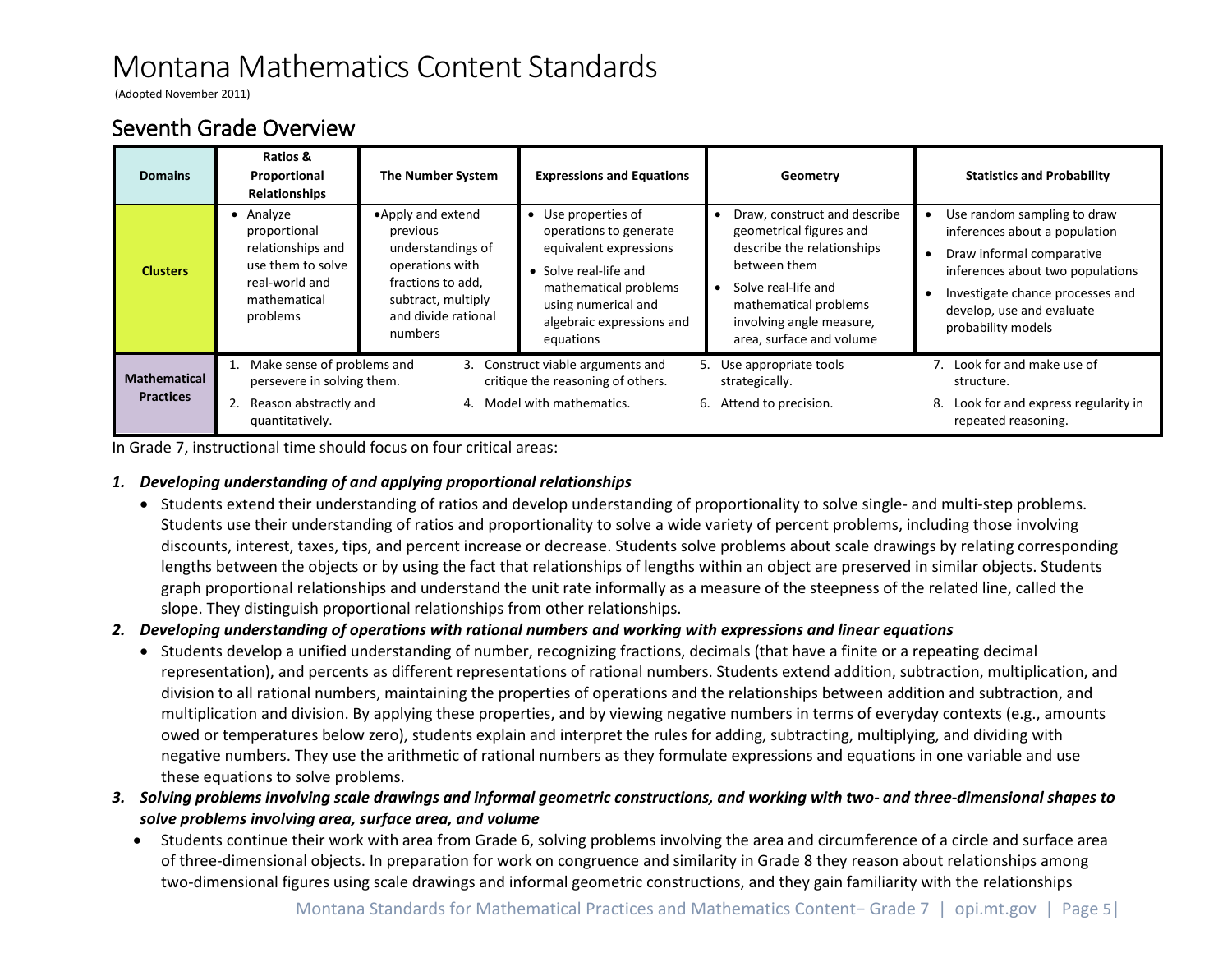(Adopted November 2011)

between angles formed by intersecting lines. Students work with three-dimensional figures, relating them to two-dimensional figures by examining cross-sections. They solve real-world and mathematical problems involving area, surface area, and volume of two- and threedimensional objects composed of triangles, quadrilaterals, polygons, cubes and right prisms.

#### *4. Drawing inferences about populations based on samples*

• Students build on their previous work with single data distributions to compare two data distributions and address questions about differences between populations. They begin informal work with random sampling to generate data sets and learn about the importance of representative samples for drawing inferences.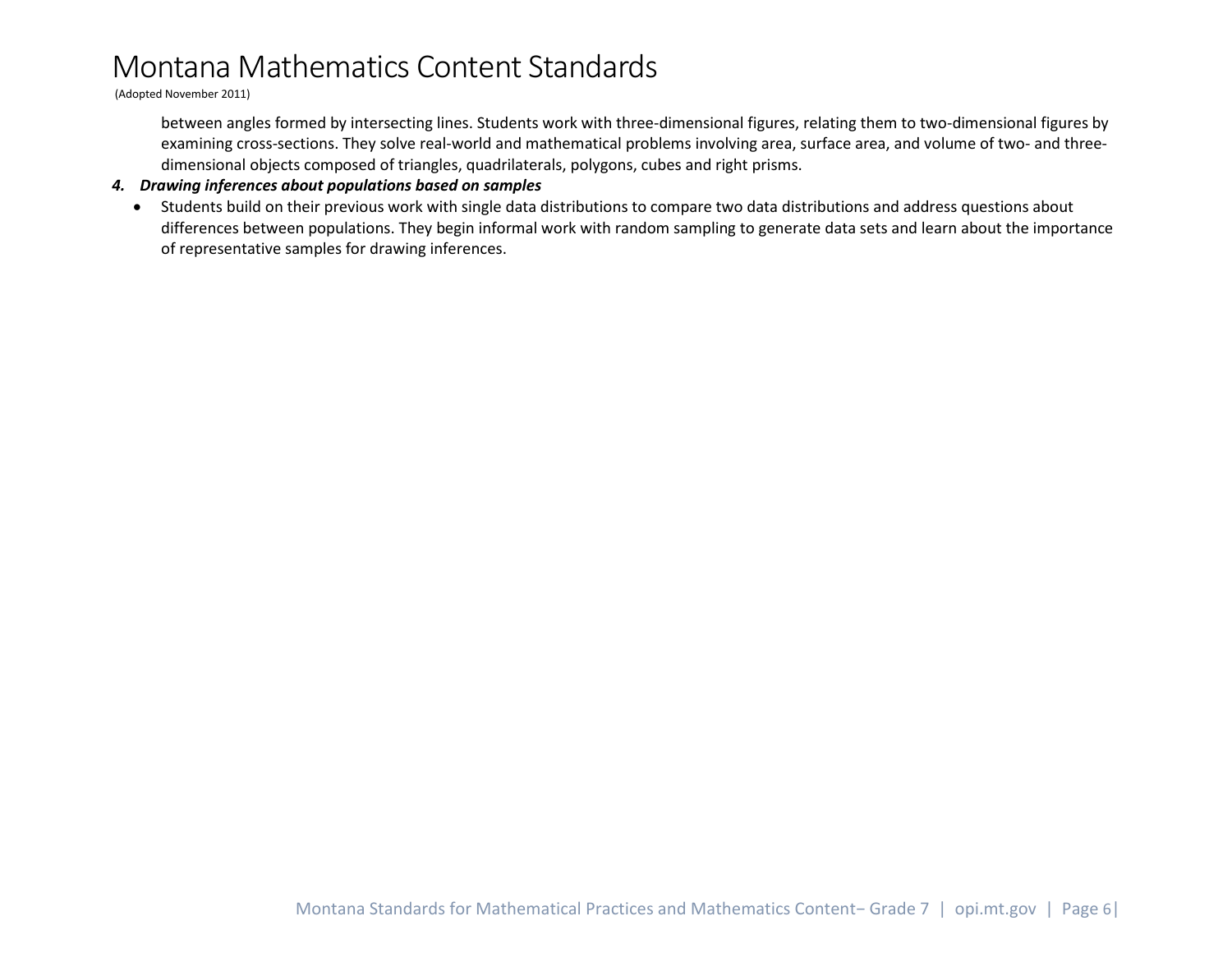(Adopted November 2011)

### <span id="page-6-0"></span>GRADE 7 STANDARDS

#### <span id="page-6-1"></span>Ratios and Proportional Relationship (RP)

*Analyze proportional relationships and use them to solve real-world and mathematical problems.*

- Compute unit rates associated with ratios of fractions, including ratios of lengths, areas and other quantities measured in like or different units. For example, if a person walks 1/2 mile in each 1/4 hour, compute the unit rate as the complex fraction  $\frac{1}{2}$  /  $\frac{1}{4}$  miles per hour, equivalently 2 miles per hour. (7.RP.1)
- Recognize and represent proportional relationships between quantities, including those represented in Montana American Indian cultural contexts.
	- o Decide whether two quantities are in a proportional relationship, e.g., by testing for equivalent ratios in a table or graphing on a coordinate plane and observing whether the graph is a straight line through the origin.
	- o Identify the constant of proportionality (unit rate) in tables, graphs, equations, diagrams, and verbal descriptions of proportional relationships.
	- o Represent proportional relationships by equations. For example, if total cost *t* is proportional to the number *n* of items purchased at a constant price *p*, the relationship between the total cost and the number of items can be expressed as *t* = *pn*. As a contemporary American Indian example, analyze cost of beading materials; cost of cooking ingredients for family gatherings, community celebrations, etc.
	- o Explain what a point (*x*, *y*) on the graph of a proportional relationship means in terms of the situation, with special attention to the points (0, 0) and (1, *r*) where *r* is the unit rate. (7.RP.2)
- Use proportional relationships to solve multi-step ratio and percent problems within cultural contexts, including those of Montana American Indians (e.g., percent of increase and decrease of tribal land). Examples: simple interest, tax, markups and markdowns, gratuities and commissions, fees, percent increase and decrease, percent error. (7.RP.3)

#### <span id="page-6-2"></span>The Number System (NS)

*Apply and extend previous understandings of operations with fractions to add, subtract, multiply and divide rational numbers.*

- Apply and extend previous understandings of addition and subtraction to add and subtract rational numbers; represent addition and subtraction on a horizontal or vertical number line diagram.
	- o Describe situations in which opposite quantities combine to make 0. For example, a hydrogen atom has 0 charge because its two constituents are oppositely charged.
	- o Understand *p* + *q* as the number located a distance |*q*| from *p*, in the positive or negative direction depending on whether *q* is positive or negative. Show that a number and its opposite have a sum of 0 (are additive inverses). Interpret sums of rational numbers by describing real-world contexts.
	- o Understand subtraction of rational numbers as adding the additive inverse,  $p q = p + (-q)$ . Show that the distance between two rational numbers on the number line is the absolute value of their difference, and apply this principle in real-world contexts.
	- o Apply properties of operations as strategies to add and subtract rational numbers. (7.NS.1)
- Apply and extend previous understandings of multiplication and division and of fractions to multiply and divide rational numbers.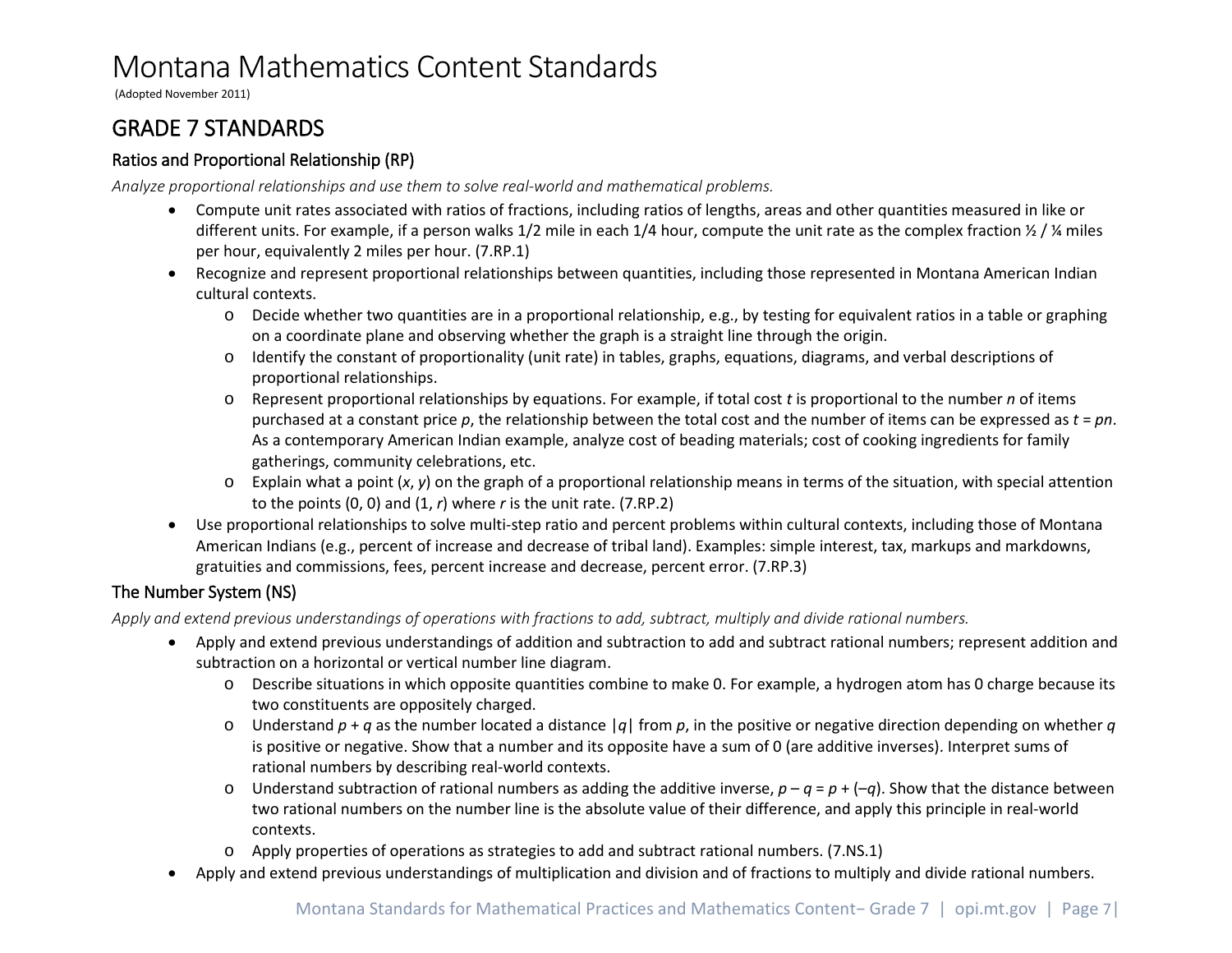(Adopted November 2011)

- o Understand that multiplication is extended from fractions to rational numbers by requiring that operations continue to satisfy the properties of operations, particularly the distributive property, leading to products such as  $(-1)(-1) = 1$  and the rules for multiplying signed numbers. Interpret products of rational numbers by describing real-world contexts.
- o Understand that integers can be divided, provided that the divisor is not zero, and every quotient of integers (with non-zero divisor) is a rational number. If *p* and *q* are integers, then –(*p*/*q*) = (–*p*)/*q* = *p*/(–*q*). Interpret quotients of rational numbers by describing real-world contexts.
- o Apply properties of operations as strategies to multiply and divide rational numbers.
- o Convert a rational number to a decimal using long division; know that the decimal form of a rational number terminates in 0s or eventually repeats. (7.NS.2)
- Solve real-world and mathematical problems from a variety of cultural contexts, including those of Montana American Indians, involving the four operations with rational numbers. [Computations with rational numbers extend the rules for manipulating fractions to complex fractions] (7.NS.3)

#### <span id="page-7-0"></span>Expressions and Equations (EE)

*Use properties of operations to generate equivalent expressions.*

- apply properties of operations as strategies to add, subtract, factor, and expand linear expressions with rational coefficients (7.EE.1)
- understand that rewriting an expression in different forms in a problem context can shed light on the problem and how the quantities in it are related. For example, *a* + 0.05*a* = 1.05*a* means that "increase by 5%" is the same as "multiply by 1.05." (7.EE.2)

*Solve real-life and mathematical problems using numerical and algebraic expressions and equations.*

- Solve multi-step real-life and mathematical problems posed with positive and negative rational numbers in any form (whole numbers, fractions, and decimals), using tools strategically. Apply properties of operations to calculate with numbers in any form; convert between forms as appropriate; and assess the reasonableness of answers using mental computation and estimation strategies. Examples: If a woman making \$25 an hour gets a 10% raise, she will make an additional 1/10 of her salary an hour, or \$2.50, for a new salary of \$27.50. If you want to place a towel bar 9 3/4 inches long in the center of a door that is 27 1/2 inches wide, you will need to place the bar about 9 inches from each edge; this estimate can be used as a check on the exact computation. (7.EE.3)
- Use variables to represent quantities in a real-world or mathematical problems, including those represented in Montana American Indian cultural contexts, and construct simple equations and inequalities to solve problems by reasoning about the quantities.
	- $\circ$  Solve word problems leading to equations of the form  $px + q = r$  and  $p(x + q) = r$ , where p, q, and r are specific rational numbers. Solve equations of these forms fluently. Compare an algebraic solution to an arithmetic solution, identifying the sequence of the operations used in each approach. For example, the perimeter of a rectangle is 54 cm. Its length is 6 cm. What is its width?
	- o Solve word problems leading to inequalities of the form *px* + *q* > *r* or *px* + *q* < *r*, where *p*, *q*, and *r* are specific rational numbers. Graph the solution set of the inequality and interpret it in the context of the problem. For example, as a salesperson, you are paid \$50 per week plus \$3 per sale. This week you want your pay to be at least \$100. Write an inequality for the number of sales you need to make, and describe the solutions.(7.EE.4)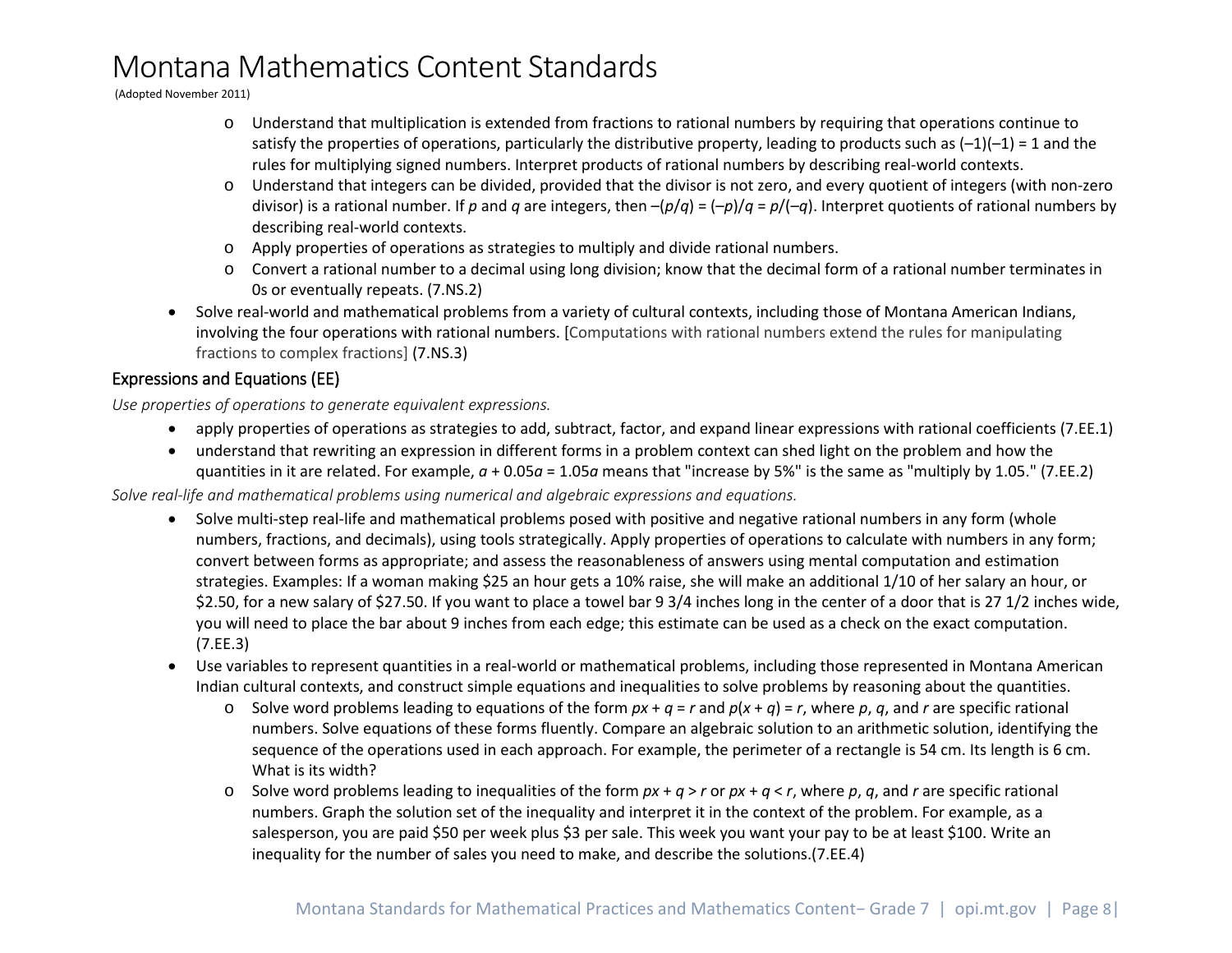(Adopted November 2011)

#### <span id="page-8-0"></span>Geometry (G)

*Draw, construct, and describe geometrical figures and describe the relationships between them.* 

- Solve problems involving scale drawings of geometric figures, including computing actual lengths and areas from a scale drawing and reproducing a scale drawing at a different scale. (7.G.1)
- Draw (freehand, with ruler and protractor, and with technology) geometric shapes with given conditions. Focus on constructing triangles from three measures of angles or sides, noticing when the conditions determine a unique triangle, more than one triangle, or no triangle. (7.G.2)
- Describe the two-dimensional figures that result from slicing three-dimensional figures, as in plane sections of right rectangular prisms and right rectangular pyramids. (7.G.3)

*Solve real-life and mathematical problems involving angle measure, area, surface area, and volume.*

- Know the formulas for the area and circumference of a circle and use them to solve problems from a variety of cultural contexts, including those of Montana American Indians; give an informal derivation of the relationship between the circumference and area of a circle. (7.G.4)
- Use facts about supplementary, complementary, vertical, and adjacent angles in a multi-step problem to write and solve simple equations for an unknown angle in a figure. (7.G.5)
- Solve real-world and mathematical problems from a variety of cultural contexts, including those of Montana American Indians, involving area, volume, and surface area of two- and three-dimensional objects composed of triangles, quadrilaterals, polygons, cubes, and right prisms. (7.G.6)

#### <span id="page-8-1"></span>Statistics and Probability (SP)

*Use random sampling to draw inferences about a population.*

- Understand that statistics can be used to gain information about a population by examining a sample of the population; generalizations about a population from a sample are valid only if the sample is representative of that population. Understand that random sampling tends to produce representative samples and support valid inferences. (7.SP.1)
- Use data, including Montana American Indian demographics data, from a random sample to draw inferences about a population with an unknown characteristic of interest. Generate multiple samples (or simulated samples) of the same size to gauge the variation in estimates or predictions. Examples: Estimate the mean word length in a book by randomly sampling words from the book. Predict the winner of a school election based on randomly sampled survey data. Predict how many text messages your classmates receive in a day. Gauge how far off the estimate or prediction might be. (7.SP.2)

*Draw informal comparative inferences about two populations.*

• Informally assess the degree of visual overlap of two numerical data distributions with similar variabilities, measuring the difference between the centers by expressing it as a multiple of a measure of variability. For example, the mean height of players on the basketball team is 10 cm greater than the mean height of players on the soccer team, about twice the variability (mean absolute deviation) on either team; on a dot plot, the separation between the two distributions of heights is noticeable. (7.SP.3)